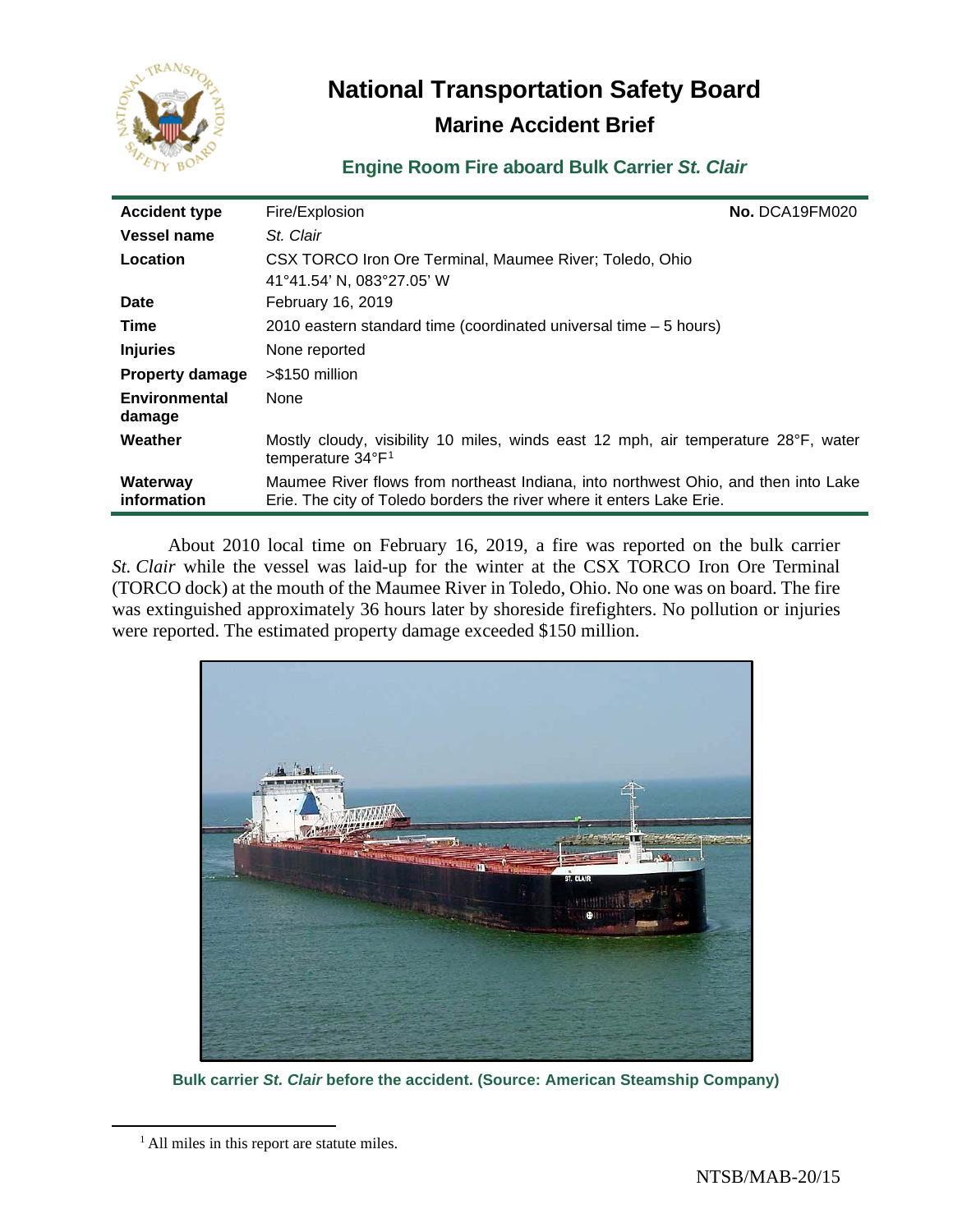

**Location where the** *St. Clair* **caught fire, as indicated by the red triangle. (Background source: Google Maps)**

## **Background**

The *St. Clair* was a 770-foot-long bulk carrier built in 1976 by Bay Shipbuilding Company in Sturgeon Bay, Wisconsin. It was owned by Bell Steamship Company and operated by American Steamship Company. Designed to operate exclusively on the Great Lakes, the vessel was referred to as a "laker" within the maritime industry. It was powered by three General Motors diesel engines, each producing 3,500 horsepower and driving a single propeller. The vessel utilized a twin conveyor system, one each on the port and starboard sides, to transport bulk cargo from the cargo holds. The cargo was then carried to cross conveyors that converged to a single inclined conveyor belt located at the stern of the vessel. The inclined conveyor belt elevated the cargo to the deck-mounted boom conveyor located on the main deck that discharged it to a reception facility.

During the winter months when the Great Lakes freeze, making it impractical to navigate the waterway, most commercial vessels stop operating and enter a layup status. In most cases, the crews depart the vessel after it has been winterized, which includes draining water from piping systems and placing heating lamps on critical piping and engineering systems to prevent them from freezing. In addition, it is common for work such as steel repair and engine maintenance to be conducted during this period, which cannot be accomplished when a vessel is in operation.

While in a layup condition, a laker like the *St. Clair* would have a shipkeeper assigned for the winter to monitor the vessel and notify the operator if there was water ingress, or if there were any issues with the vessel's heating system or any other conditions that would potentially damage the vessel. A shipkeeper could be assigned to just one or several vessels that were laid-up.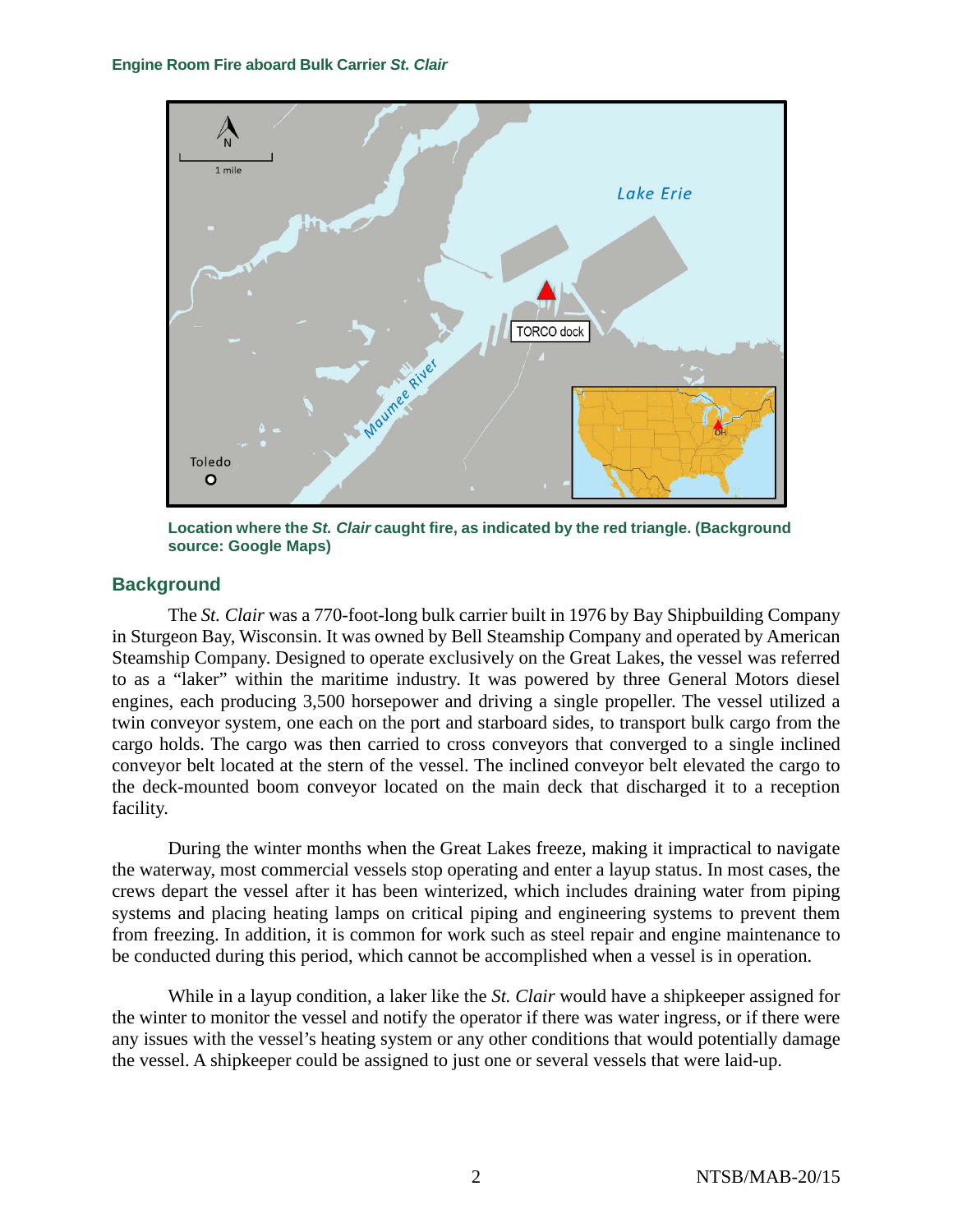### **Accident Events**

On the day of the incident, February 16, the *St. Clair* was docked at the TORCO dock, located at the mouth of the Maumee River in Toledo, Ohio, for winter layup. The shipkeeper, who was living on board, conducted his routine morning inspection of the vessel. He confirmed that there was no water ingress, the heat lamps were still operating, and the bubblers used to keep the water from freezing in the sea chests had sufficient air pressure.

At 0700, 20 employees from H Hansen Industries (hereafter referred to as H Hansen), a steel fabricator and repair company, arrived at the ship to continue ongoing contracted work and repairs. On that day, the H Hansen crew was going to conduct steel repair in two locations on the ship: (1) the conveyor belt on the port side by the no. 2 cargo hold; and (2) the aft section of no. 6 port ballast tank, which was located within the lower level of the engine room space.

The shipkeeper was planning to depart the vessel in the morning and was not planning to return to the vessel until the following day. Prior to departing, he met with the H Hanson crew foreman and informed him that he was departing the vessel. When the shipkeeper left at 1030, the contractors from H Hanson were engaged in hot work. While the hot work was being conducted in the no. 6 port ballast tank and the port midships tunnel, H Hansen personnel had a fire watch present with fire extinguishers and placed fire blankets and sandbags on the conveyor belt to prevent a fire from occurring.



**Drawing (not to scale) of third deck, showing location of heaters and tarp in the engine room.**

At 1645, the H Hanson foreman, while checking on the cleanup at each work site within the ship, noted light, white smoke in the engine room near the workshop. The foreman attributed the smoke to burnt paint located on the lower engine room side of the bulkhead of no. 6 port ballast tank, where hot work had been conducted during the day. To remove the smoke, the foreman started the starboard-side engine room exhaust fan, which was a regular practice. After that, the foreman reviewed timecards and departed the vessel at 1800. As he departed, there was still a haze of smoke in the engine room, so he left the exhaust fan on to continue to remove the remaining smoke.

Smoke was observed coming from the *St. Clair* about 2010 by the chief engineer on board the *Great* 

*Lakes Trader*, a laker docked at the TORCO dock across from the *St. Clair*. The *Great Lakes Trader* chief engineer called the H Hanson foreman who had been working on the *St. Clair* earlier in the day to inform him of the smoke. The H Hanson foreman called the *St. Clair* shipkeeper, who was at his house, and told him about the smoke seen coming from the vessel. The *St. Clair*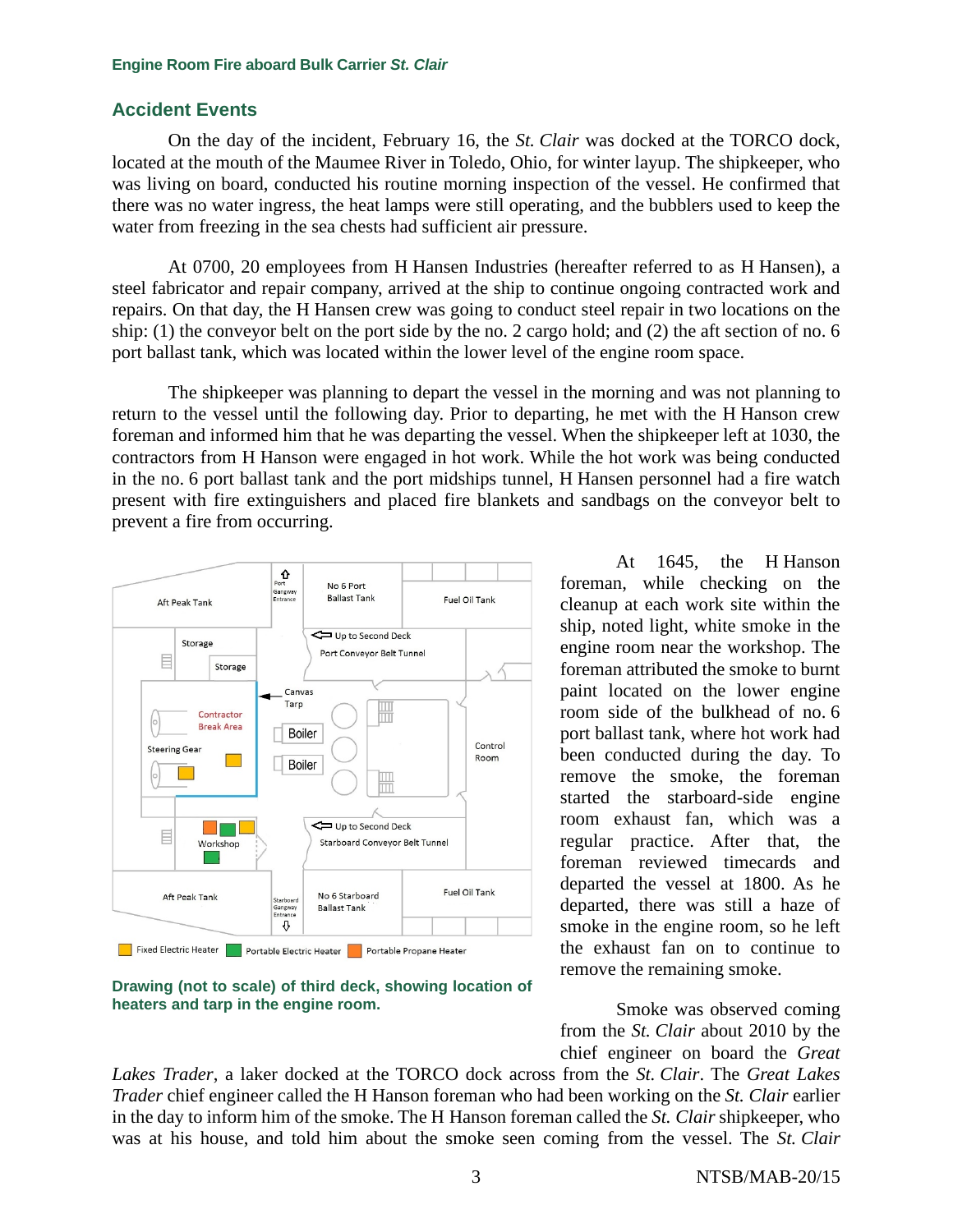shipkeeper contacted the shipkeeper on board the *Indiana Harbor*, another laker located near the *St. Clair* that also was owned by American Steamship, to ask him to check on the vessel.

About 8 minutes after the phone call, about 2030, the *Indiana Harbor* shipkeeper arrived at the *St. Clair* and saw smoke and fire on the aft deck behind the deckhouse. The lights were still on, indicating that shore power was still available to the vessel. After going up the only gangway connected to the vessel, which was on the port side near the stern, he entered the vessel through the watertight portside door from the gangway. Both the port- and starboard-side entrances on the third deck led directly into the engine room, on the same level as the steering gear, workshop, and control room. There in the engine room, he saw that stacks of lumber near the hatch were on fire and that the engine room was filled with smoke. Due to the heat and smoke, he returned to the gangway. Next, he re-entered the vessel with the intent to reach the manual pull to activate the engine room's fixed  $CO<sub>2</sub>$  extinguishing system located two decks above the entry on the main deck. However, it was not possible to reach it due to the heat of the fire and the effect of the smoke on his ability to see and breathe. He departed the vessel, leaving the portside gangway door open.

While the *Indiana Harbor* shipkeeper was checking on the vessel, the H Hansen foreman called a friend who worked as a firefighter for the local fire department to inform him of a potential fire. The firefighter immediately contacted the 911 dispatcher at 2042 and reported the fire. The first fire truck arrived at the vessel at 2055, 45 minutes after the *Great Lakes Trader* chief engineer first saw the smoke.



**Vessel fire at 2209. Billowing smoke pours from the vessel as fire in the aft part of the deckhouse spreads up the conveyor belt on the boom. (Source:** *Great Lakes Trader* **Chief Engineer)**

Since the only access to the interior of the vessel—the portside gangway door—was blocked by the fire, the responding firefighters focused on cooling the exterior of the *St. Clair* and of the other vessels docked nearby. Initial efforts to put water on the vessel were hindered by frozen fire hydrants. Due to the ice, suction could not be taken from the lake water.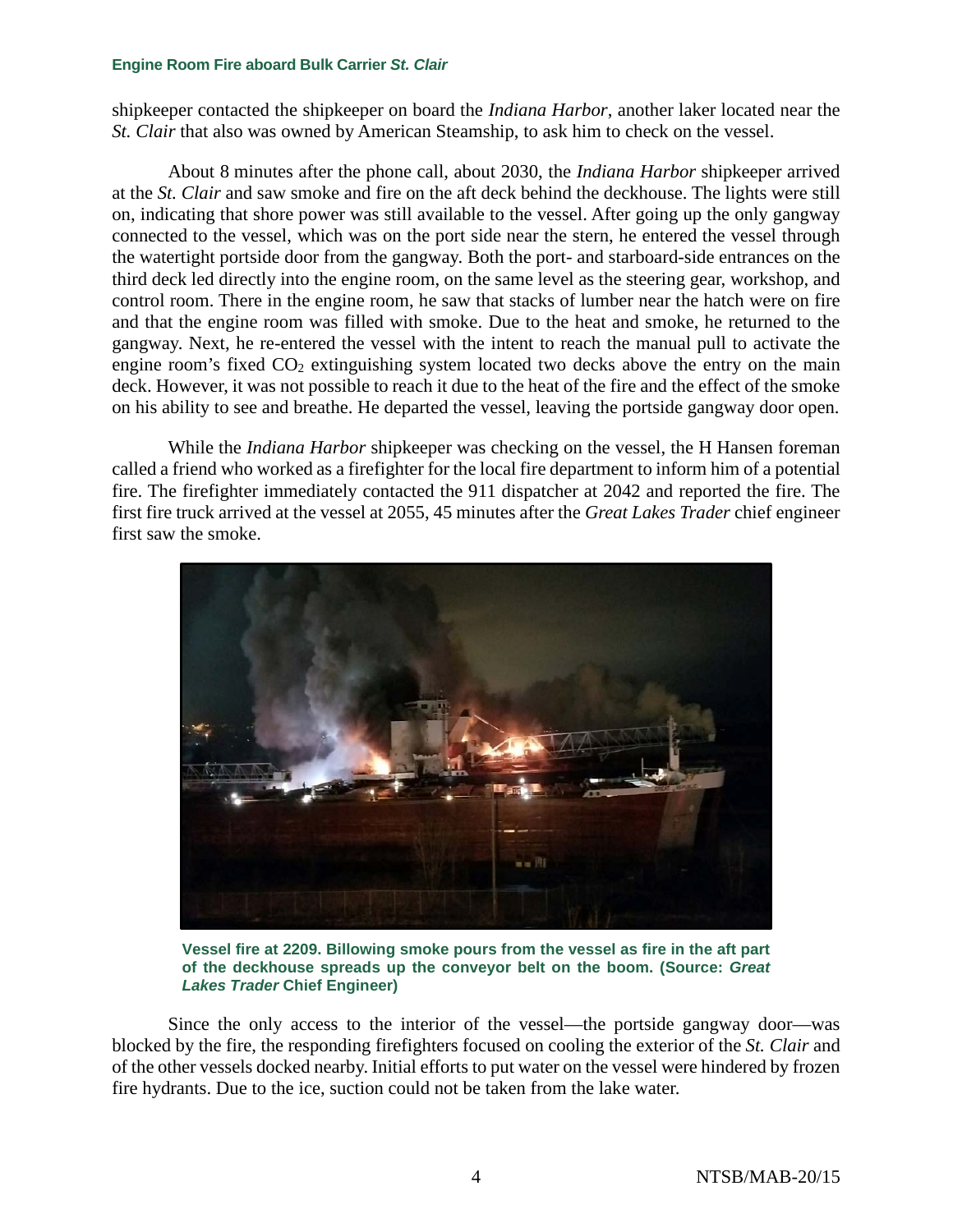

**Vessel fire about 10 minutes later, at 2220. The cargo conveyor boom is completely engulfed in flames (Source:** *Great Lakes Trader* **chief engineer)**

The fire burned within the engine room spaces, the entire superstructure, and the selfunloading belt throughout the port- and starboard-side conveyor tunnels to the bow, as well as onto the cargo conveyor boom belt above the main deck.



**Fire damage to the vessel: (***left***) cargo conveyor boom, (***center***) stern of the deckhouse, and (***right***) the bridge.**

After the fire was extinguished, the vessel's engine room was found flooding from the emergency fire pump's strainers and sea chests, which were open for layup. The pump's sea valve was electrically controlled and designed to fail open during a loss of power. During the fire, the vessel lost shore power, which actuated the opening of the valve and thereby allowed a steady ingress of water through open strainers and sea chests. Eleven days passed before divers were able to temporarily plug the main sea chest and close internal valves to stop the flooding. The water that entered the vessel was removed with portable pumps.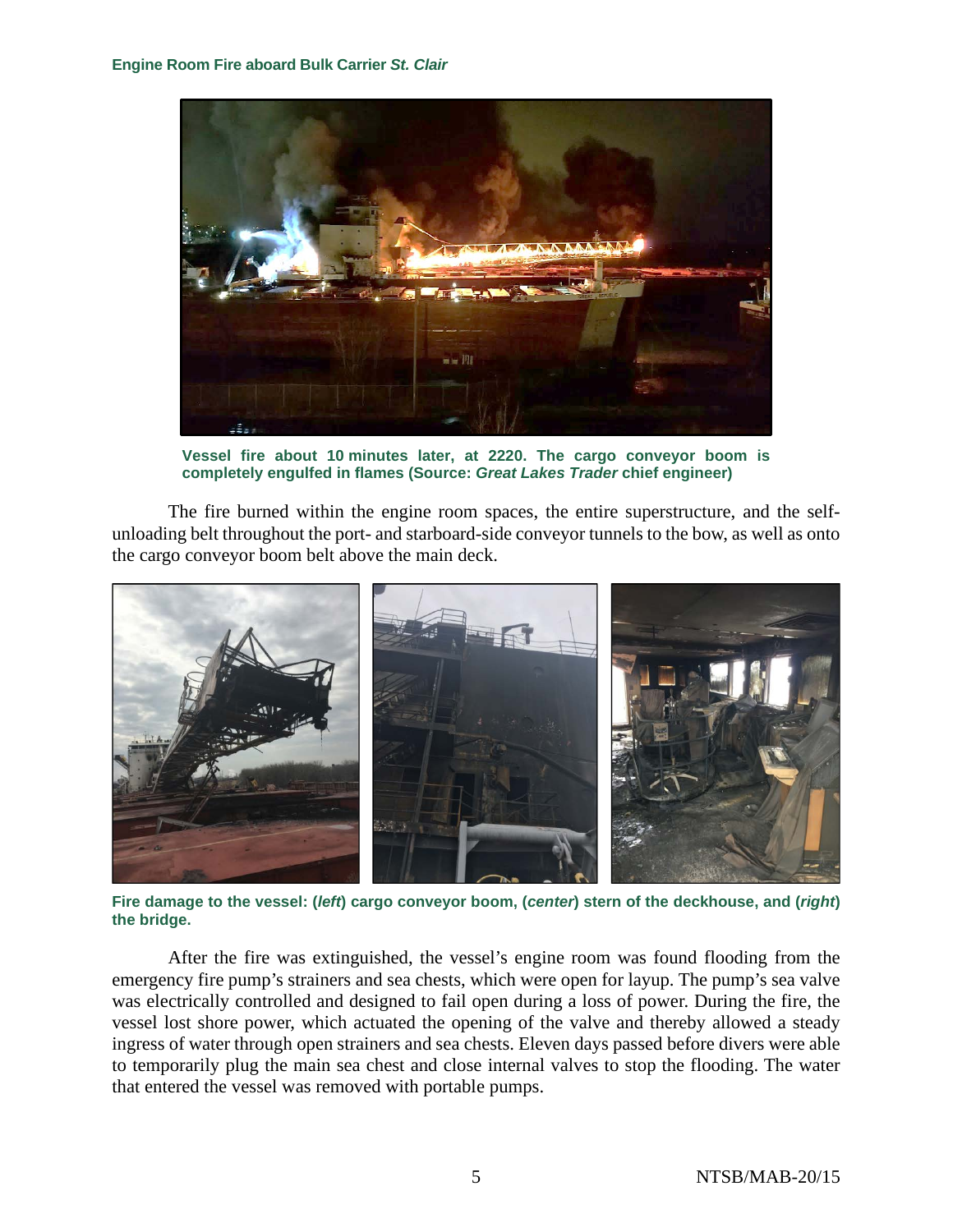

**As encircled, the seawater duplex strainer to the emergency fire pump in the lower level of the engine room leaking water. (Source: Coast Guard)**



**Portside gangway entrance following the extinguishing of the fire.**

### **Additional Information**

**Layup Activity.** During the winter layup of an American Steamship Company vessel, several contractors were hired to conduct different types of work within the vessel. The assistant vice president of fleet engineering was responsible for managing the contract work being conducted on the company's vessels. Each vessel in layup status was assigned a shipkeeper and a superintendent to directly oversee the work being conducted on board the vessel. The shipkeeper normally lived on board the ship but was not required to stay for the duration of the layup. While on board, the shipkeeper for the *St. Clair* lived in the chief cook's cabin and ate his meals in the galley adjacent to the cabin.

The *St. Clair* went into layup status about a month before the fire, on January 19, 2019. All of the vessel's machinery, pumps, and generators had been shut down; the vessel was connected to shore power in order to operate lighting and electrical outlets, electric heaters, air compressors and to keep the fire pump sea chest valve closed. The manual pull to activate the fixed  $CO<sub>2</sub>$  fireextinguishing system was located on the main deck. Due to the work being performed on the *St. Clair* during winter layup, the watertight doors and access manhole covers to ballast tanks remained open.

Before vessel operations resumed in late March, the following work was to be completed on board the vessel: repairs of the ballast tank; annual inspection of main reduction gearbox and conveyor drive-reduction gearboxes; service of bilge de-oiler, port and starboard steering gear hydraulics, fixed and portable fire extinguishing systems, life rafts, and pilothouse navigation equipment; renewal of the saddlebacks and side shell frame in the no. 2 cargo hold on both the port and starboard sides; partial renewal (frames) of the forward ladder trunk in no. 1 cargo hold and the no. 6 port ballast tank; and major overhaul of the starboard ship service generator (engine Caterpillar D398).

**Contractors.** The assistant foreman for H Hansen stated that on the day of the accident, personnel from

Michigan CAT were on board conducting work on the vessel's starboard generator. However, Michigan CAT stated that its personnel were not on board the vessel the day of the fire.

While conducting the hot work on board the *St. Clair*, the H Hanson employees took their three 15-minute breaks and a half-hour lunch. During these breaks the workers could either go to the vessel's recreational room located on the main deck or to the area of the workshop and steering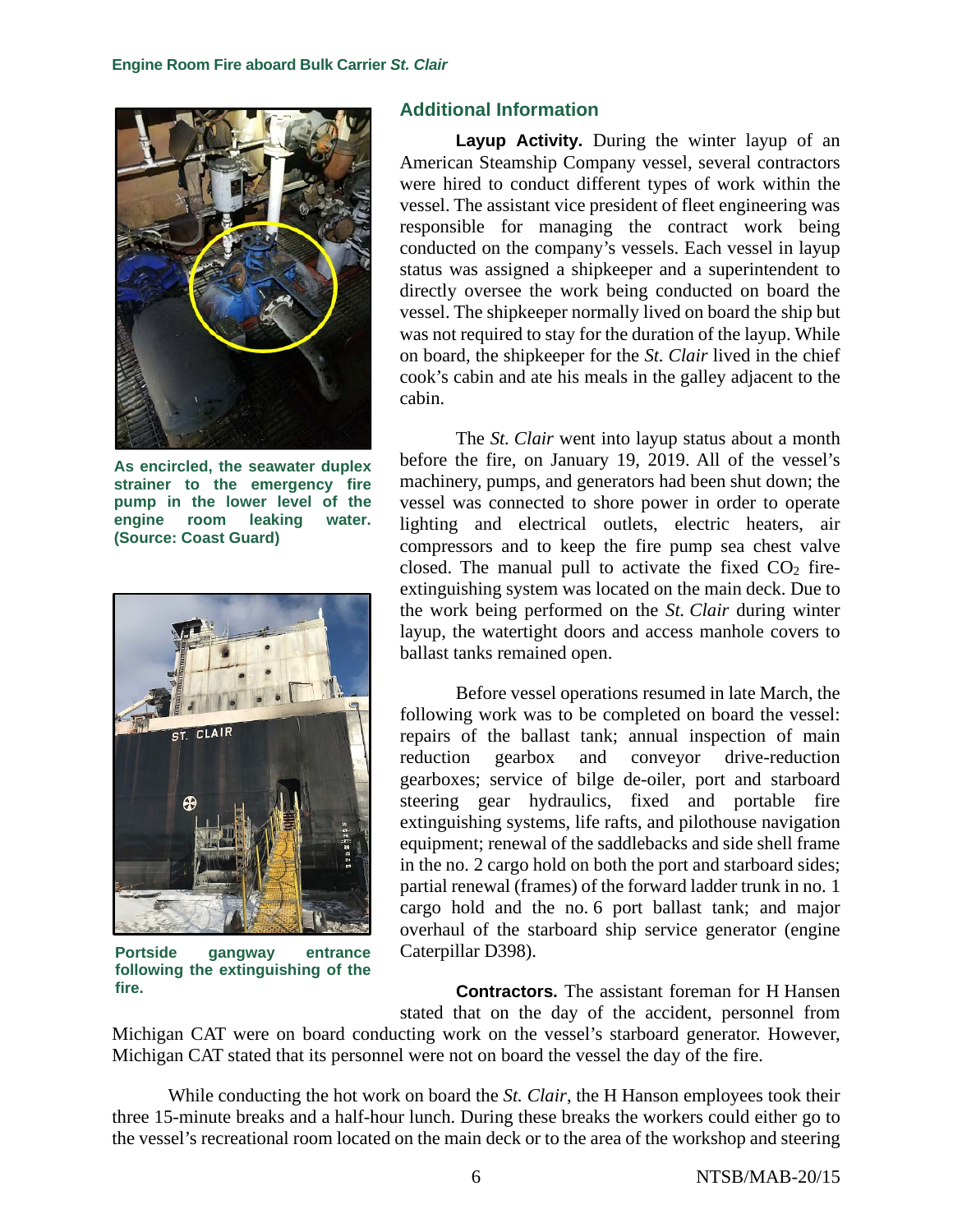gear located in the engine room between both gangway doors. Space heaters were placed at the two break sites on board the vessel to supplement the ship's fixed heaters so the contractors could warm up.

There was a total of six heaters, five electronic and one propane, located in the area of the workshop and the steering gear. A red canvas tarp was hung around the steering gear to help keep the area heated while the workers were taking their breaks. The electronic heaters were routinely left on after the contractors departed the vessel at the end of the day to keep the space warm.



**Space heaters located in the engine room break area following the fire: (***left***) an electric heater on the workshop bench, (***center***) a propane heater on the deck of the workshop, and (***right***) a fixed electric heater located forward of the steering gear.**

In addition to the placement of the extra heaters on the third deck, there was one propane heater located in the recreational space on the main deck (two decks above) and two electrical heaters in the starboard diesel generator space located in the lower level of the engine room. When examined postaccident, the two heaters in the starboard generator space were found to be unplugged.

The conveyor belts that transported the cargo to the cargo boom and off the vessel were made of a reinforced rubber material that was strong and flexible enough to transport the bulk cargo, which included rocks and coal. The conveyor belts where hot work was being conducted in the areas next to the no. 2 cargo hold were found by investigators to be covered by fire blankets, sheet metal, and sandbags as a hot-work precaution.

Contract workers were reported to have been seen smoking in the area of the workshop and the steering gear on previous days prior to the fire. There was no policy in place, either by the owner of the vessel or any of the contractors working on the vessel, that prohibited cigarette smoking or limited smoking to certain locations on the vessel. It was also reported that smoke regularly collected in the engine room following hot work. To remove the smoke, the ventilation blowers were turned on within the engine space.

**Vessel Monitoring.** The superintendent for the *St. Clair* visited the vessel two days prior to the fire, and the assistant vice president of fleet engineering the following day (the day prior to the fire). There was no company policy for American Steamship personnel to conduct a safety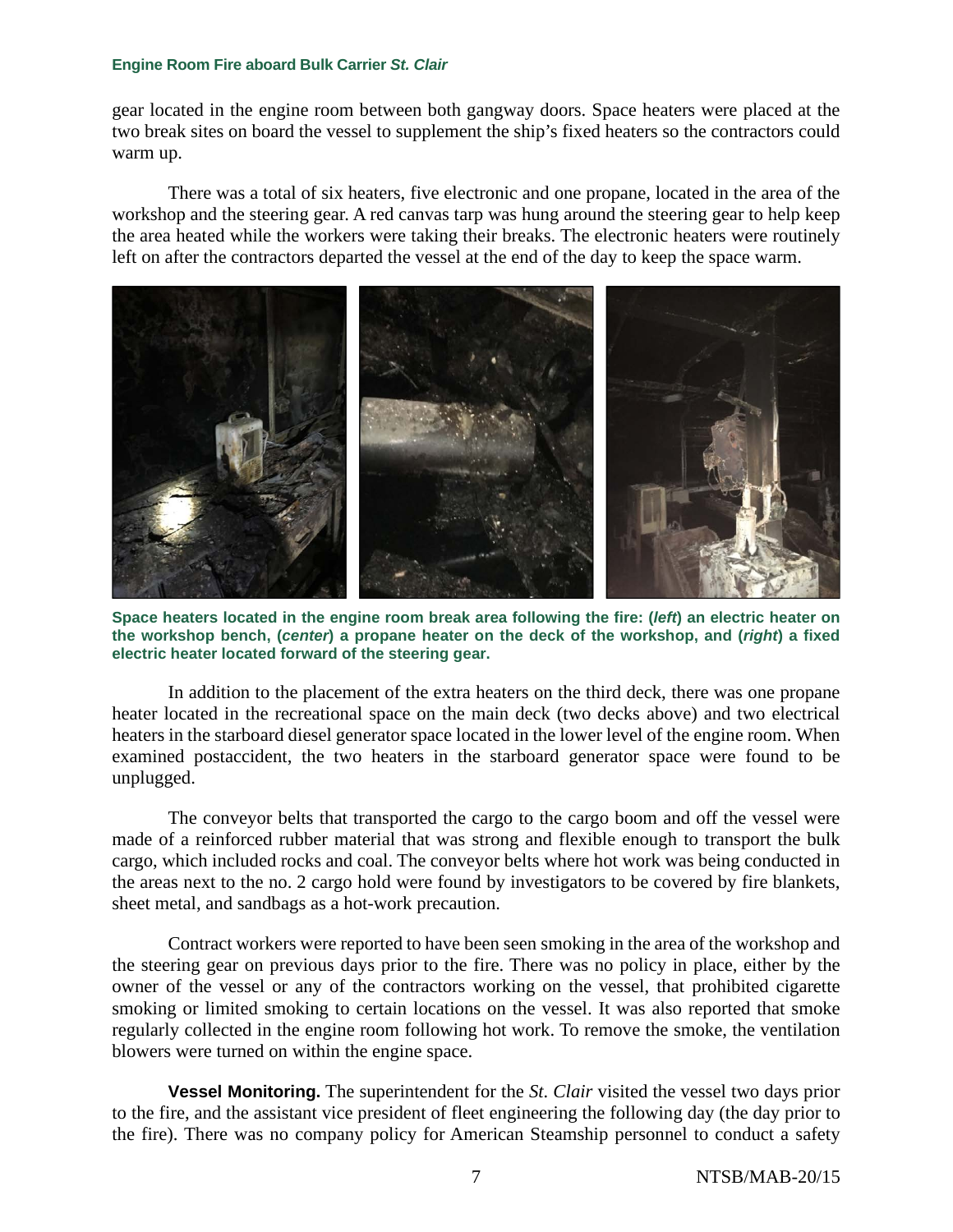inspection at the conclusion of work each day when the vessel was in winter layup, nor was there a written policy defining the responsibilities of a shipkeeper for fire safety. Once the H Hansen employee departed the *St. Clair* at 1800, there was no onsite monitoring on the vessel to detect and warn of smoke, water ingress, or failure of the heating systems for the critical equipment, considering that the shipkeeper departed the vessel early that morning. In addition, there was no remote monitoring of the vessel.

**Fire Damage.** The investigation into the fire identified a significant amount of damage within the vessel. The engine room, the second deck (where the port- and starboard-side tunnel conveyor belts, port- and starboard-side cross belts, and incline conveyor belt were located), and the entire deckhouse were severely damaged by fire. All the conveyor belts within the vessel were completely burned. Investigators noted that the smoke and fire damage was also located with the forward ladder trunk and all the cargo holds. The most extensive fire damage discovered were fractures in the overhead of the third deck, which was the second deck. These fractures were located just outside and above the workshop.



**A red circle identifies the structural fire damage on the third deck (not drawn to scale).**

### **Analysis**

Although the H Hansen employee had identified smoke within the engine room at 1645, he assumed it was residual smoke from the hot work that occurred in the no. 6 port ballast tank and therefore did not investigate it further. This smoke was most likely emitting from a smoldering hotspot, possibly from a burning piece of wood or trash, which eventually developed into the fire that severely damaged the vessel. By turning on the starboard exhaust fan in an effort to remove the smoke, and leaving it on when he departed at 1800, the movement of air within the engine room may have assisted with accelerating the growth of the smoldering hotspot into a fire.

With no company policy or procedure requiring continuous active monitoring of the vessel while it was in layup status, the fire was able to expand for approximately 3 hours before the fire department arrived. Since most watertight doors and access manhole covers to ballast tanks remained open, there was nothing in place to stop or hinder the passage of smoke and fire.

While there was extensive damage throughout the engine room, the fire pattern and damage on the lower level noted by NTSB investigators indicated that the fire did not start within or by the no. 6 port ballast tank where the hot work was being conducted the day of the casualty. In addition, the fire pattern and damage on the lower level also indicates that the fire did not start within the starboard generator space where maintenance was previously conducted.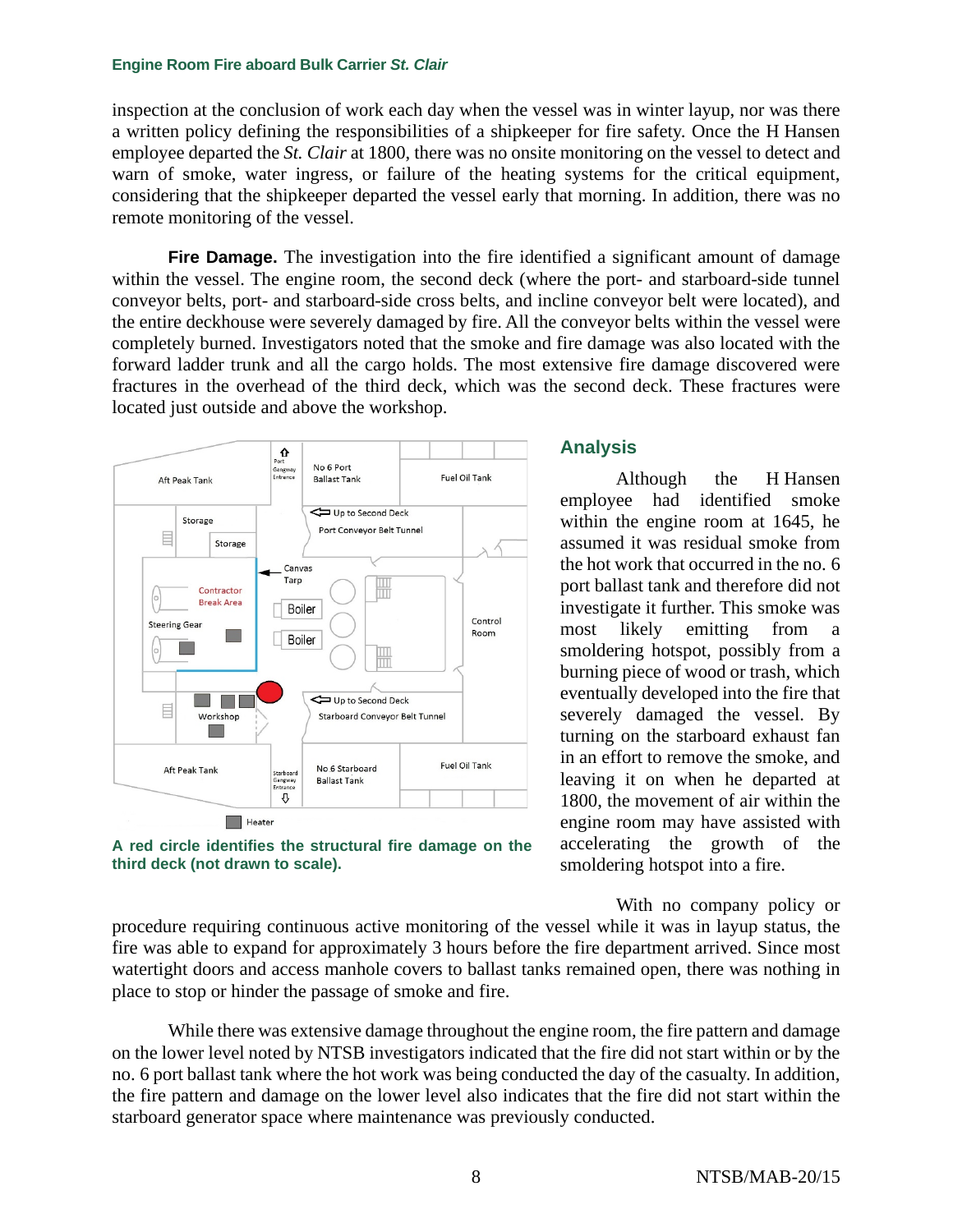Given the location of the hot work and based on the structural damage found during the investigation, the fire appeared to have originated just outside the workshop on the third deck on the starboard side of the engine room where the contractors regularly took their breaks. While numerous possible sources of ignition were identified in this area—including the propane heater, permanent (hardwired) and portable electric heaters, and heat lamps, as well as cigarette smoking in the break area—the exact source could not be determined. However, there was a lot of combustible material in this area, including wood and the lubricants used in the engine room. As the fire grew and became stronger, heat was transferred through the steel deck above and into the spaces on the second deck. At some point as the fire grew, the conveyor belt on the second deck was ignited. After the conveyor belt caught fire, it provided a path for the fire to expand forward to the bow and up into the deckhouse and onto the cargo boom.

### **Probable Cause**

The National Transportation Safety Board determines that the probable cause of the fire aboard the bulk carrier *St. Clair* was the ignition of combustible material in the vicinity of an engine room workshop likely due to the use of portable space heaters or smoldering smoking materials, which spread to other areas of the vessel. Contributing to the extent of the fire damage was the lack of operating procedures for continuous active monitoring of the vessel while in layup status.